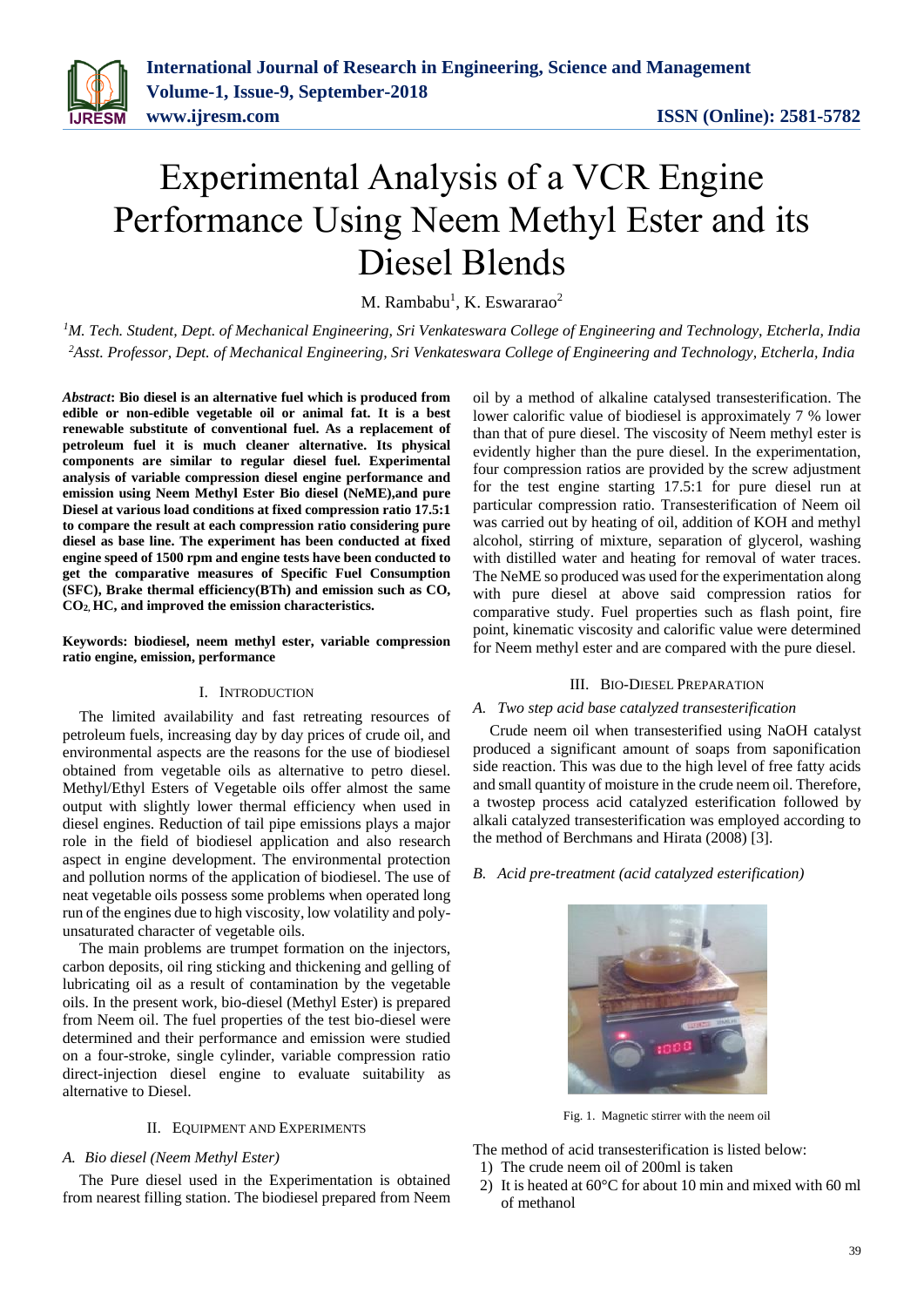

- 3) To the mixture 2ml of concentrated  $H_2SO_4$ was added.
- 4) Then the mixture was stirred on magnetic hot plate for 1 h at 50°C
- 5) It was allowed to settle for 2 h.
- 6) The pre-treated oil was separated from the methanol water phase at the top.
- *C. Base catalyzed transesterification:*

The method of base catalysed transesterification is listed below

- 1) The pre-treated oil was measured (200ml) and taken in beaker.
- 2) Methanol of 50 ml was taken and added to it.
- 3) The mixture is heated on the magnetic stirrer at a temperature of 60° C.
- 4) The agitation rate is kept at 1000 rpm.
- 5) A solution of NaOH in methanol (1%) was dissolved at room temperature and the pre-treated oil was added.
- 6) The reaction was allowed for a period of 2hrs.
- 7) The resulting mixture was poured into a separating funnel and allowed to settle under gravity for 24 h for separation of biodiesel.
- 8) The lower glycerol layer was tapped off.



Fig. 2. Biodiesel in separating funnel

IV. EXPERIMENTAL INVESTIGATION



Fig. 3. Experimental setup

The specifications of the engine are as stated as below.

| <b>TABLEI</b>                       |                                          |  |
|-------------------------------------|------------------------------------------|--|
| <b>SPECIFICATIONS OF THE ENGINE</b> |                                          |  |
| Engine                              | 4 stroke, Variable<br>compression diesel |  |
|                                     | engine                                   |  |
| No. of cylinders                    | Single cylinder                          |  |
| Cooling media                       | Water cooled                             |  |
| Rated capacity                      | 3.5 kW @ 1500 RPM                        |  |
| Cylinder diameter                   | $87.5 \text{ mm}$                        |  |
| Stroke length                       | $110 \text{ mm}$                         |  |
| Connecting rod length               | $234$ mm                                 |  |
| Compression ratio                   | $12:1 - 18:1$                            |  |
| Orifice diameter                    | $20 \text{ mm}$                          |  |
| Dynamometer                         | Eddy current                             |  |

TABLE II

| PROPERTIES OF DIESEL AND NEME                      |          |                            |  |  |
|----------------------------------------------------|----------|----------------------------|--|--|
| Properties                                         | Diesel   | <b>Biodiesel</b><br>(NeME) |  |  |
| Density $(kg/m^3)$                                 | 860      | 910                        |  |  |
| Kinematic viscosity<br>at.<br>$40^{\circ}$ c (Cst) | 3.03     | 4.6                        |  |  |
| Calorific value<br>(kj/kg)                         | 42500    | 39000                      |  |  |
| Cetane number                                      | 48       | 50                         |  |  |
| Flash point $\circ$ C                              | 84       | 124                        |  |  |
| Surface tension N/m<br>at.<br>$20^{\circ}$ C       | 0.023    | 0.024                      |  |  |
| Molecular weight                                   | 170      | 205                        |  |  |
| Stoichiometric air to<br>fuel<br>ratio Wt/wt       | 15       | 13.5                       |  |  |
| Boiling point $\circ$ C                            | 188-344  |                            |  |  |
| Carbon content %<br>weight                         | 84-87    |                            |  |  |
| Oxygen content $(\%)$<br>weight                    | $\theta$ | 10                         |  |  |

# *A. Experimental setup and Procedure*

The experimental set up consists of a single cylinder fourstroke, water-cooled and constant-speed (1500 rpm) compression ignition engine. The detailed specification of the engine is given below.

TABLE III

| <b>DETAILED SPECIFICATION OF THE ENGINE</b> |                                          |  |  |
|---------------------------------------------|------------------------------------------|--|--|
| Product                                     | Research Engine test setup 1 cylinder,   |  |  |
|                                             | 4                                        |  |  |
| Engine                                      | stroke, Multifuel, VCR, Code 240         |  |  |
|                                             | Single cylinder, 4 stroke, water cooled, |  |  |
|                                             | stroke 110 mm, bore 87.5 mm, 661 cc.     |  |  |
|                                             | Diesel mode: 3.5 KW, 1500 rpm, CR        |  |  |
|                                             | range 12-18. Injection variation:0-250   |  |  |
|                                             | BTDC Petrol mode: 4.5 KW@ 1800           |  |  |
|                                             | rpm, Speed range 1200-1800 rpm, CR       |  |  |
|                                             | range $6-10$ ,                           |  |  |
| Dynamometer                                 | Type eddy current, water cooled, with    |  |  |
|                                             | loading unit                             |  |  |
| Fuel tank                                   | Capacity 15 lit, Type: Duel              |  |  |
|                                             | compartment, with fuel metering pipe     |  |  |
|                                             | of glass                                 |  |  |
| Calorimeter                                 | Type Pipe in pipe                        |  |  |
| ECU                                         | PE3 Series ECU, Model PE3-8400P,         |  |  |
|                                             | full build, potted enclosure. Includes   |  |  |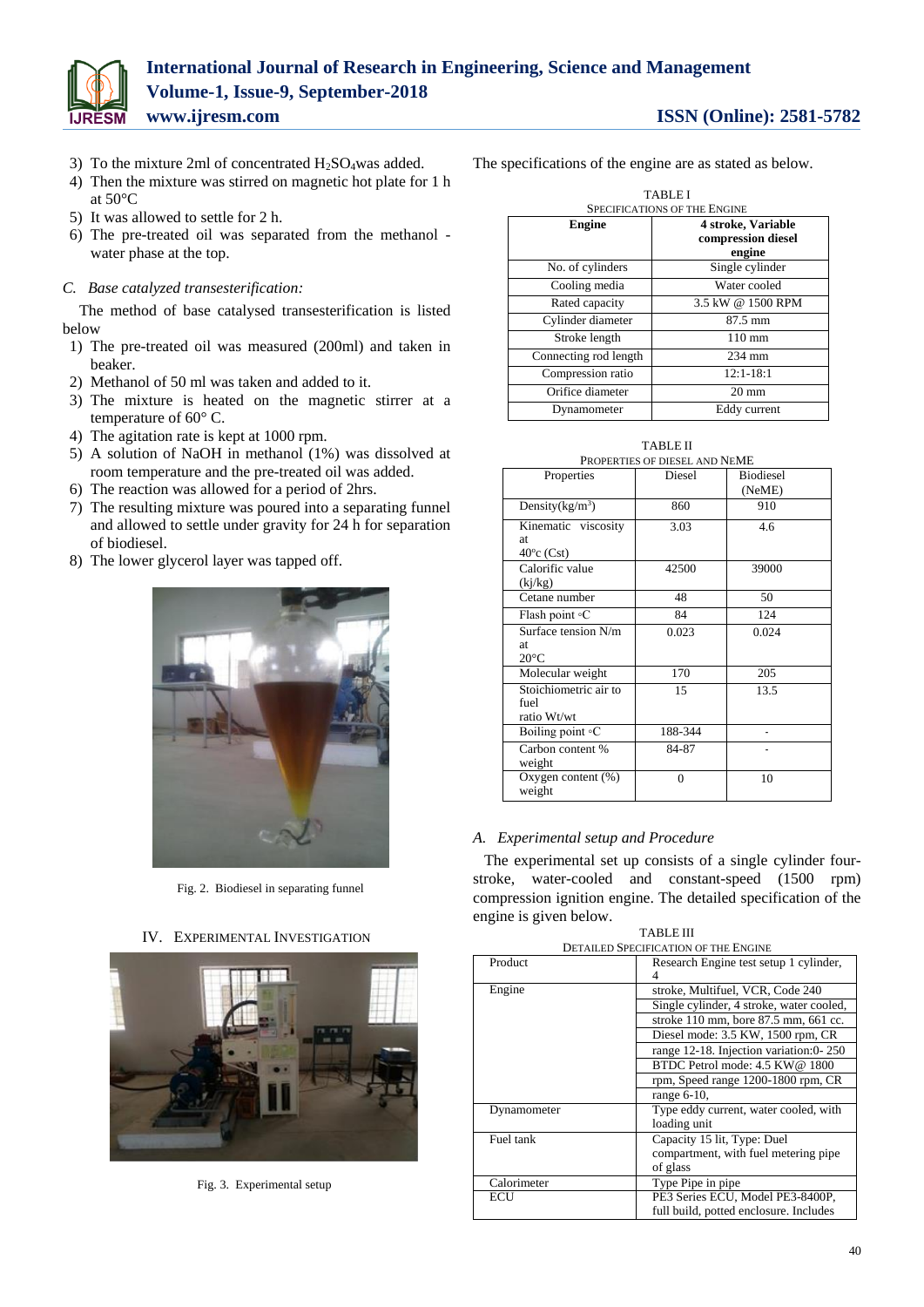

| <b>ISSN</b> (Online): 2581-5782 |  |  |  |
|---------------------------------|--|--|--|
|---------------------------------|--|--|--|

|                         | peMonitor & peViewer software.         |
|-------------------------|----------------------------------------|
| Piezo sensor            | Combustion: Range 350Bar, Diesel       |
|                         | line:                                  |
|                         | Range 350 Bar, with low noise cable    |
| Crank angle sensor      | Resolution 1 Deg, Speed 5500 RPM       |
|                         | with TDC pulse.                        |
| Data acquisition device | NI USB-6210, 16-bit, 250kS/s.          |
| Temperature sensor      | Type RTD, PT100 and Thermocouple,      |
|                         | Type K                                 |
| Temperature transmitter | Type two wire, Input RTD PT100,        |
|                         | Range 0-100 Deg C, Output 4-20 mA      |
|                         | and Type two wire, Input               |
|                         | Thermocouple                           |
| Load sensor             | Load cell, type strain gauge, range 0- |
|                         | 50 Kg                                  |
|                         |                                        |
| Fuel flow transmitter   | DP transmitter, Range 0-500 mm WC      |
| Air flow transmitter    | Pressure transmitter, Range (-) 250    |
|                         | $mm$ WC                                |
|                         |                                        |
| Software                | "Enginesoft" Engine performance        |
|                         | analysis software                      |
| Rotameter               | Engine cooling 40-400 LPH;             |
|                         | Calorimeter 25-250 LPH                 |
| Overall dimensions      | W 2000 x D 2500 x H 1500 mm            |

# *B. Specification of diesel engine*

The setup consists of single cylinder, four stroke, Research engine connected to eddy current dynamometer. It is provided with necessary instruments for combustion pressure, crankangle, airflow, fuel flow, temperatures and load measurements. These signals are interfaced to computer through high speed data acquisition device. The setup which stand-alone panel box consisting of air box, twin fuel tank, manometer, fuel measuring unit, transmitters for air and fuel flow measurements, process indicator and piezo powering unit. Rota meters are provided for cooling water and calorimeter water flow measurement. In petrol mode engine works with programmable Open ECU, Throttle position sensor (TPS), fuel pump, ignition coil, fuel spray nozzle, trigger sensor etc The setup enables study of engine performance for both Diesel and Petrol mode and study of ECU programming. Engine performance study includes brake power, indicated power, frictional power, BMEP, IMEP, brake thermal efficiency, indicated thermal efficiency, Mechanical efficiency, volumetric efficiency, specific fuel consumption, Air fuel ratio, heat balance and combustion analysis. At the constant speed. During each trial, the engine was started and after it attains stable condition, important parameters related to thermal performance of the engine including the time taken for 20 cm3 of fuel consumption, applied load, the ammeter and voltmeter readings were measured and recorded. Also, the engine emission parameters like CO, CO2, HC, and NO, from the exhaust gas analyzer, which is shown in Fig were noted and recorded.

#### V. RESULTS AND DISCUSSION

# *A. Specific fuel consumption*

Specific fuel consumption at different loads with all percentage of blending was found slightly decreased because of extra oxygen present in the blend is taking part in combustion

process. Due to which extra amount of fuel is burning inside cylinder which improves the efficiency which results decreased specific fuel consumption. Esterification also helps to lower the temperature reaction and viscosity of fuel which results the better combustion. As increase the brake power, specific fuel consumption is decreasing for all the blends because of brake power is increasing due to better combustion which may be attributed to extra oxygen present in the blend and specific fuel consumption is quantity of fuel burned inside the cylinder for unit brake power. As we increase the percentage of biodiesel, viscosity starts playing the important role in combustion. Because of higher viscosity, fuel will not be able to atomize well inside the combustion chamber and results in poor combustion efficiency. Due to this, in B-30 blend specific fuel consumption just start increasing because of viscosity comes into the picture at this moment. In B-10 and B-20, viscosity is not predominant. It is found that B-20 is having lower specific fuel.



Fig. 4. Load vs. SFc

#### *B. Brake thermal efficiency*

An increase in break thermal efficiency may be attributed to the complete combustion of fuel because of oxygen present in blends perhaps also helped in complete combustion of fuel. It was observed that brake thermal efficiency of B10 is very close to brake thermal efficiency of diesel. Brake Thermal efficiency of B20 is better than B10 due to the more oxygen content. It is found that slight drop in efficiency of B30 because of improper combustion which may be attributed to higher viscosity than B10 and B20. Because of higher viscosity which may lead to poor mixture formation.



Fig. 5. Load vs. Brake thermal efficiency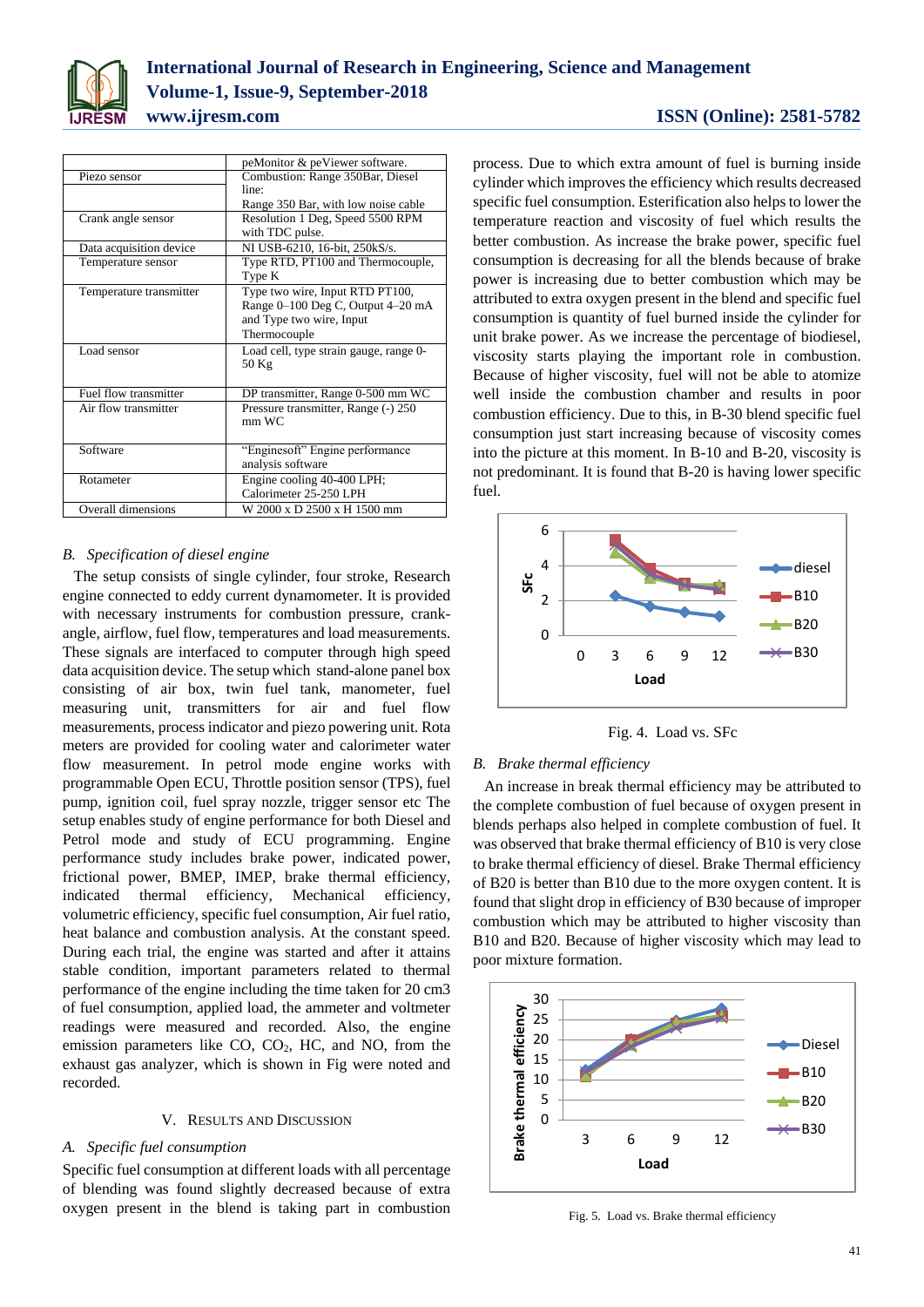

# *C. Hydrocarbon*

Hydrocarbons were calculated by emission test for various blends of biodiesel and diesel. Quantity of hydrocarbon shows that the how the engine is performing throughout the operating range. If hydrocarbon quantity is more than engine is not performing well at this moment which means that incomplete combustion is happening inside the cylinder. Biodiesel gives fewer hydrocarbons compared to pure diesel. For B10 and B20 percentage of hydrocarbons decreases because of better combustion which may be attributed to extra oxygen present in the blend, but for B30 the percentage of hydrocarbons increases slightly due to insufficient combustion because of higher viscosity which may lead to poor mixture formation due to poor atomization.



Fig. 6. Load vs. Hydro carbons

#### *D. Carbon monoxide*

Carbon monoxide was calculated by emission test for various blends of biodiesel and diesel. It also shows that the performance of engine. If the engine performs well than defiantly co emission will be less. In the presence of less oxygen, co will generate in the cylinder. Biodiesel produce less carbon monoxide than compare to pure diesel because of better combustion because extra oxygen present in the blend. When percentage of blend of biodiesel increases, carbon monoxide decreases because of extra oxygen present in the blend which may lead to better combustion. But we found slight increase in carbon monoxide in B30 because of insufficient combustion. This may be attributed to higher viscosity which may lead to poor mixture formation.



Fig. 7. Load vs. Carbon monoxide

# *E. NOx*

NOx was calculated by emission test for various blends of biodiesel and diesel. At higher temperature nitrogen will combined with oxygen and produce the oxides of nitrogen. Biodiesel gives more oxides of nitrogen as compared to pure diesel because of extra oxygen present in the blend which may lead to better combustion results higher temperature which is responsible for generating the oxides of nitrogen. One more reason for generating the oxides of nitrogen is after burning because in C.I. Engine combustion will continue till to the end of the expansion process. Those particles of fuel which are taking part in the combustion process at the end of the expansion process is not producing any work. This can generate higher temperature in exhaust where there is chance for generating the oxides of nitrogen. When percentage of blend of biodiesel increases, nox increases because oxygen present in the blend perhaps also helped in complete combustion of fuel. But it is found that slight decrease in Nox in B30 because of incomplete combustion. This may be attributed to higher viscosity which may lead to poor mixture formation.



Fig. 8. Load vs. NOx





Smoke intensity was calculated by opacity test for various blends of biodiesel and diesel. Biodiesel gives less smoke density compared to pure diesel. When percentage of blend of biodiesel increases, smoke intensity decreases because oxygen present in the blend perhaps also helped in complete combustion of fuel. But we found that slight increase in smoke intensity in B30 because of incomplete combustion. This may